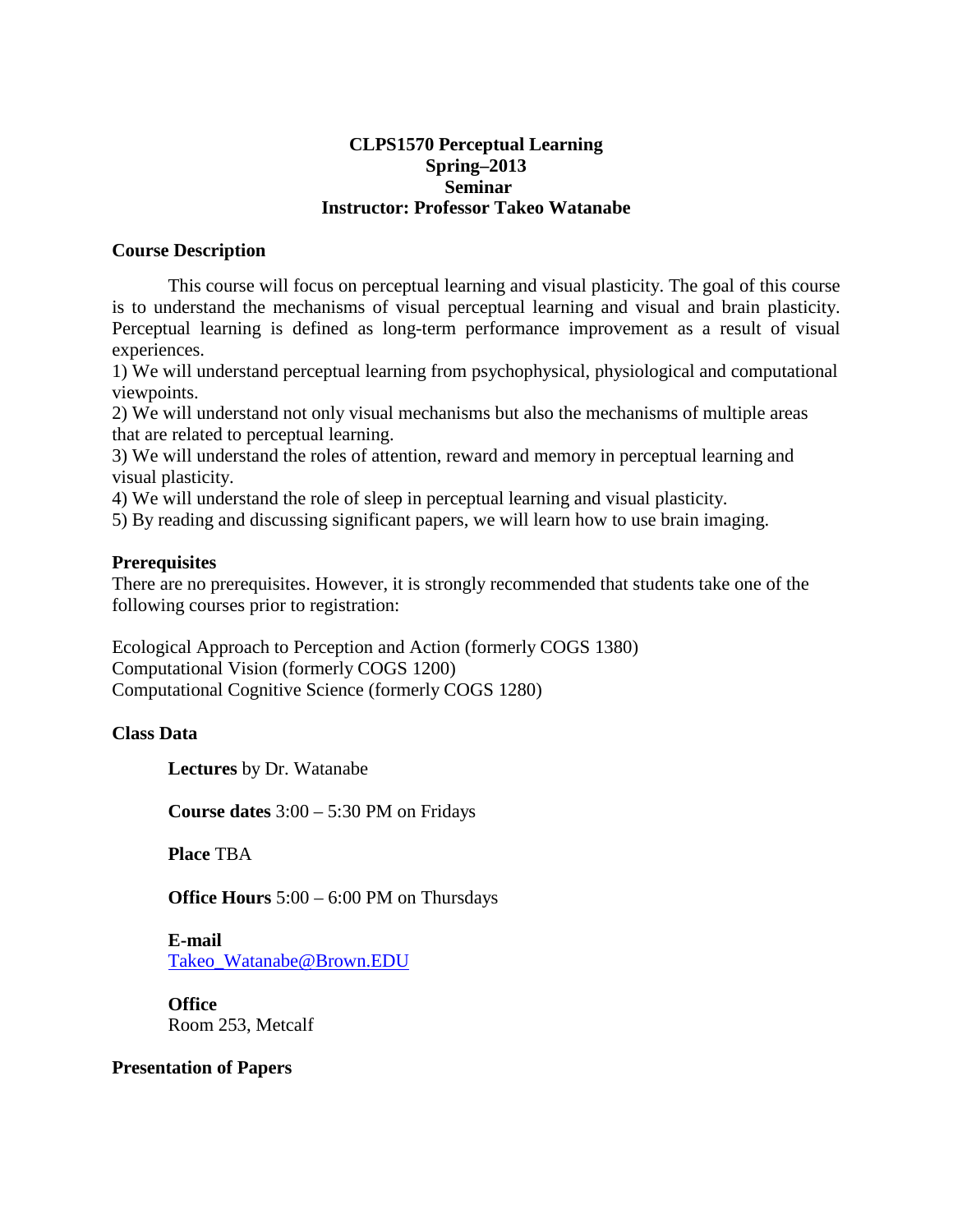Students must give presentations on the summary of selected chapters of the book or selected journal articles using a projector.

#### **Grade Policy**

Final exam 30% Activity in the class (presentation, discussion) 40%

Participation (attendance) in the class 30%

Attendance will be taken in each class. If you cannot attend a class, you will have to let me know that as soon as possible.

Grades

90-100% A 80-90% B 70-80% C

## **Class Schedule**

## **Backgrounds of perceptual learning and visual plasticity:**

Week 1 Review on perceptual learning (Gold and Watanabe, 2010; Sasaki et al., 2010; Sasaki and Watanabe, 2012) Week 2 Review on visual plasticity (Sagi, 2011; Hensch, 2005; Dan and Poo, 2006 )

# **Where does perceptual learning occur? Psychophysics:**

Week 3 Classic papers (Ball and Sekuler, 1987; Karni and Sagi, 1991, 1993; Ahissar and Hochstein, 1997, 2004) Week 4 Double training (Xiao et al., 2008; Yotsumoto et al., 2009; Zhang et al., 2010a; Zhang et al., 2010b; Beste et al., 2011; Wang et al., 2011) Week 5 Reweighting models (Bejjanki et al.; Dosher and Lu, 1998; Petrov et al., 2005; Gold et al., 2009)

# **Where does perceptual learning occur? Physiology:**

Week 6 Low-level involvements by single-unit recordings (Schoups et al., 2001; Ghose et al., 2002; Ghose, 2004; Yang and Maunsell, 2004; Adab and Vogels, 2011) Week 7 Low-level involvements by fMRI (Schwartz et al., 2002; Furmanski et al., 2004; Yotsumoto et al., 2008) Week 8 higher-level involvements by single-unit recordings (Chowdhury and DeAngelis, 2008; Law and Gold, 2008; Kahnt et al., 2011; Gilbert and Li, 2012; Gu et al., 2012) Week 9 higher-level involvements by fMRI (Lewis et al., 2009; Kahnt et al., 2011; Shibata et al., 2011)

# **Roles of attention and reinforcement signals in perceptual learning:**

Week 10 Roles of attention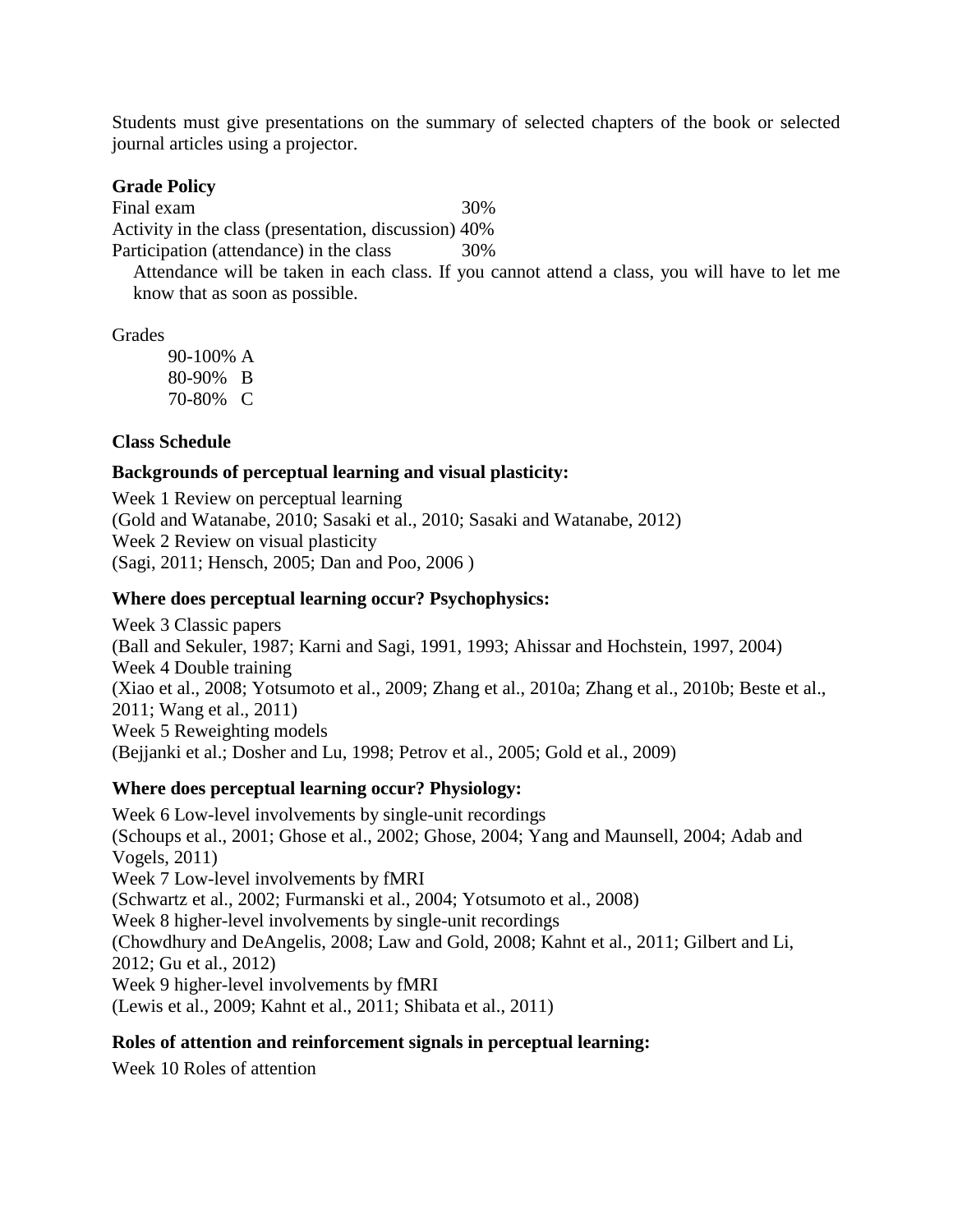(Ahissar and Hochstein, 1993; Sigman et al., 2005; Watanabe et al., 2001; Watanabe et al., 2002; Seitz and Watanabe, 2003)

Week 11 Roles of reinforcement

(Seitz et al., 2005; Tsushima et al., 2006; Tsushima et al., 2008; Law and Gold, 2009; Seitz et al., 2009)

# **Roles of sleep and consolidation in perceptual learning:**

Week 12 (Stickgold et al., 2000; Stickgold et al., 2001; Stickgold, 2005; Stickgold and Walker, 2005; Walker and Stickgold, 2006; Mednick et al., 2002; Mednick et al., 2003; Yotsumoto et al., 2009)

## **Reference**

- Adab HZ, Vogels R (2011) Practicing coarse orientation discrimination improves orientation signals in macaque cortical area v4. Curr Biol 21:1661-1666.
- Ahissar M, Hochstein S (1993) Attentional control of early perceptual learning. Proc Natl Acad Sci U S A 90:5718-5722.
- Ahissar M, Hochstein S (1997) Task difficulty and the specificity of perceptual learning. Nature 387:401-406.
- Ahissar M, Hochstein S (2004) The reverse hierarchy theory of visual perceptual learning. Trends Cogn Sci 8:457-464.
- Andersen GJ Aging and Vision: Changes in Function and Performance from Optics to Perception. Wiley Interdiscip Rev Cogn Sci 3:403-410.
- Andersen GJ, Ni R, Bower JD, Watanabe T (2010) Perceptual learning, aging, and improved visual performance in early stages of visual processing. J Vis 10:4-11.
- Ball K, Sekuler R (1987) Direction-specific improvement in motion discrimination. Vision Res 27:953-965.
- Bejjanki VR, Beck JM, Lu ZL, Pouget A Perceptual learning as improved probabilistic inference in early sensory areas. Nat Neurosci 14:642-648.
- Beste C, Wascher E, Gunturkun O, Dinse HR (2011) Improvement and impairment of visually guided behavior through LTP- and LTD-like exposure-based visual learning. Curr Biol 21:876-882.
- Chowdhury SA, DeAngelis GC (2008) Fine discrimination training alters the causal contribution of macaque area MT to depth perception. Neuron 60:367-377.
- Dan Y, Poo MM (2006) Spike timing-dependent plasticity: from synapse to perception. Physiol Rev 86:1033-1048.
- Dosher BA, Lu ZL (1998) Perceptual learning reflects external noise filtering and internal noise reduction through channel reweighting. Proc Natl Acad Sci U S A 95:13988-13993.
- Furmanski CS, Schluppeck D, Engel SA (2004) Learning strengthens the response of primary visual cortex to simple patterns. Curr Biol 14:573-578.
- Ghose GM (2004) Learning in mammalian sensory cortex. Curr Opin Neurobiol 14:513-518.
- Ghose GM, Yang T, Maunsell JH (2002) Physiological correlates of perceptual learning in monkey V1 and V2. J Neurophysiol 87:1867-1888.
- Gilbert CD, Li W (2012) Adult visual cortical plasticity. Neuron 75:250-264.
- Gold JI, Watanabe T (2010) Perceptual learning. Curr Biol 20:R46-48.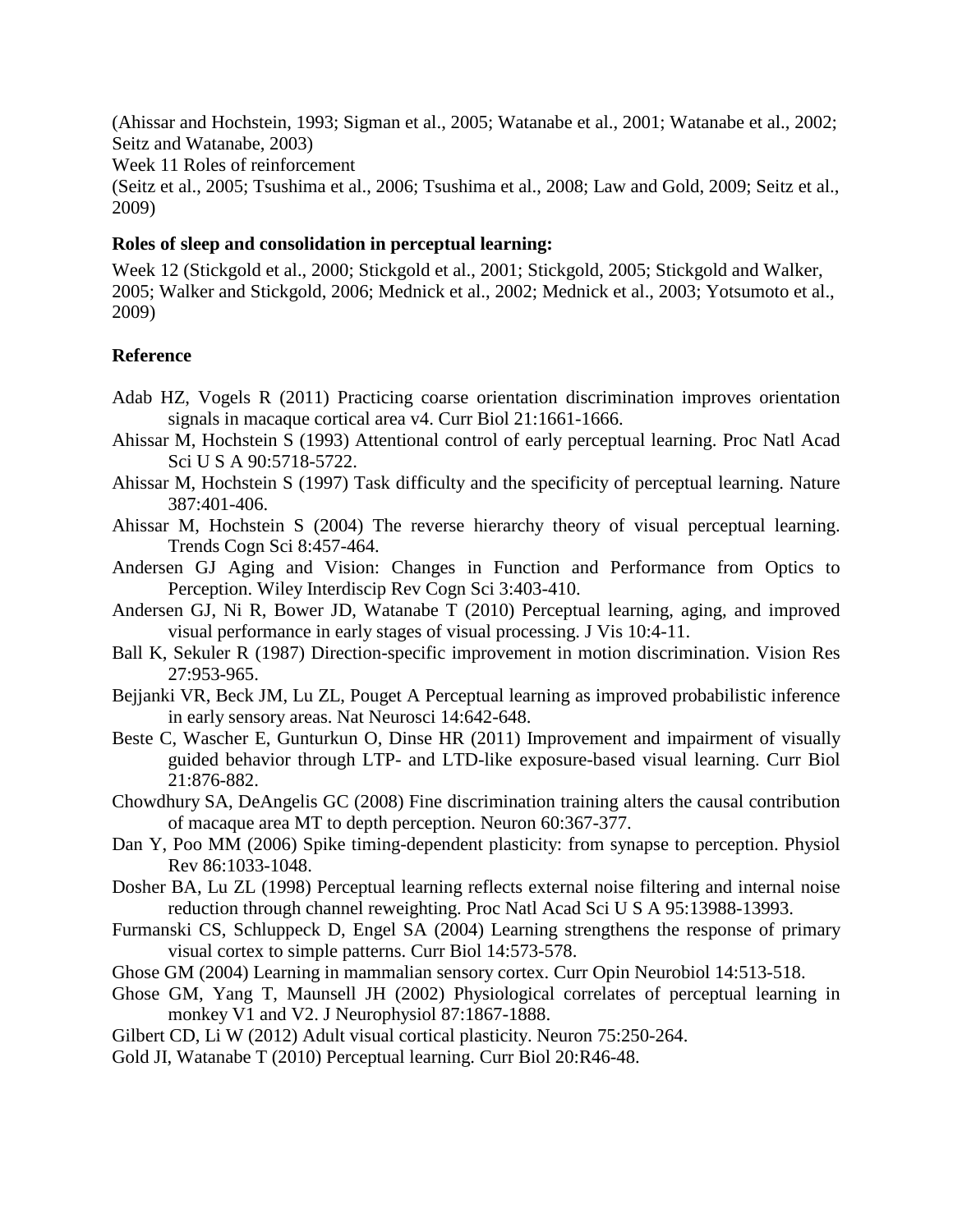- Gold JI, Law CT, Connolly P, Bennur S (2009) Relationships between the threshold and slope of psychometric and neurometric functions during perceptual learning: implications for neuronal pooling. J Neurophysiol 103:140-154.
- Gu Y, Liu S, Fetsch CR, Yang Y, Fok S, Sunkara A, DeAngelis GC, Angelaki DE (2012) Perceptual learning reduces interneuronal correlations in macaque visual cortex. Neuron 71:750-761.
- Hensch TK (2005) Critical period plasticity in local cortical circuits. Nat Rev Neurosci 6:877- 888.
- Kahnt T, Grueschow M, Speck O, Haynes JD (2011) Perceptual learning and decision-making in human medial frontal cortex. Neuron 70:549-559.
- Karni A, Sagi D (1991) Where practice makes perfect in texture discrimination: evidence for primary visual cortex plasticity. Proc Natl Acad Sci U S A 88:4966-4970.
- Karni A, Sagi D (1993) The time course of learning a visual skill. Nature 365:250-252.
- Law CT, Gold JI (2008) Neural correlates of perceptual learning in a sensory-motor, but not a sensory, cortical area. Nat Neurosci 11:505-513.
- Law CT, Gold JI (2009) Reinforcement learning can account for associative and perceptual learning on a visual-decision task. Nat Neurosci 12:655-663.
- Lewis CM, Baldassarre A, Committeri G, Romani GL, Corbetta M (2009) Learning sculpts the spontaneous activity of the resting human brain. Proc Natl Acad Sci U S A 106:17558- 17563.
- Mednick S, Nakayama K, Stickgold R (2003) Sleep-dependent learning: a nap is as good as a night. Nat Neurosci 6:697-698.
- Mednick SC, Nakayama K, Cantero JL, Atienza M, Levin AA, Pathak N, Stickgold R (2002) The restorative effect of naps on perceptual deterioration. Nat Neurosci 5:677-681.
- Petrov AA, Dosher BA, Lu ZL (2005) The dynamics of perceptual learning: an incremental reweighting model. Psychol Rev 112:715-743.
- Sagi D (2011) Perceptual learning in Vision Research. Vision Res 51:1552-1566.
- Sasaki S, Watanabe T (2012) Perceptual Learning. In: VIsual Neurosceinces (Werner J, Chalupa L, eds), p in press. Cambridge: MIT Press.
- Sasaki Y, Nanez JE, Watanabe T (2010) Advances in visual perceptual learning and plasticity. Nat Rev Neurosci 11:53-60.
- Schoups A, Vogels R, Qian N, Orban G (2001) Practising orientation identification improves orientation coding in V1 neurons. Nature 412:549-553.
- Schwartz S, Maquet P, Frith C (2002) Neural correlates of perceptual learning: a functional MRI study of visual texture discrimination. Proc Natl Acad Sci U S A 99:17137-17142.
- Seitz A, Kim D, Watanabe T (2009) Rewards evoke learning of unconsciously processed visual stimuli in adult humans. Neuron 61:700-707.
- Seitz AR, Watanabe T (2003) Psychophysics: Is subliminal learning really passive? Nature 422:36.
- Seitz AR, Yamagishi N, Werner B, Goda N, Kawato M, Watanabe T (2005) Task-specific disruption of perceptual learning. Proc Natl Acad Sci U S A 102:14895-14900.
- Sekuler R, McLaughlin C, Kahana MJ, Wingfield A, Yotsumoto Y (2006) Short-term visual recognition and temporal order memory are both well-preserved in aging. Psychol Aging 21:632-637.
- Shibata K, Watanabe T, Sasaki Y, Kawato M (2011) Perceptual learning incepted by decoded fMRI neurofeedback without stimulus presentation. Science 334:1413-1415.